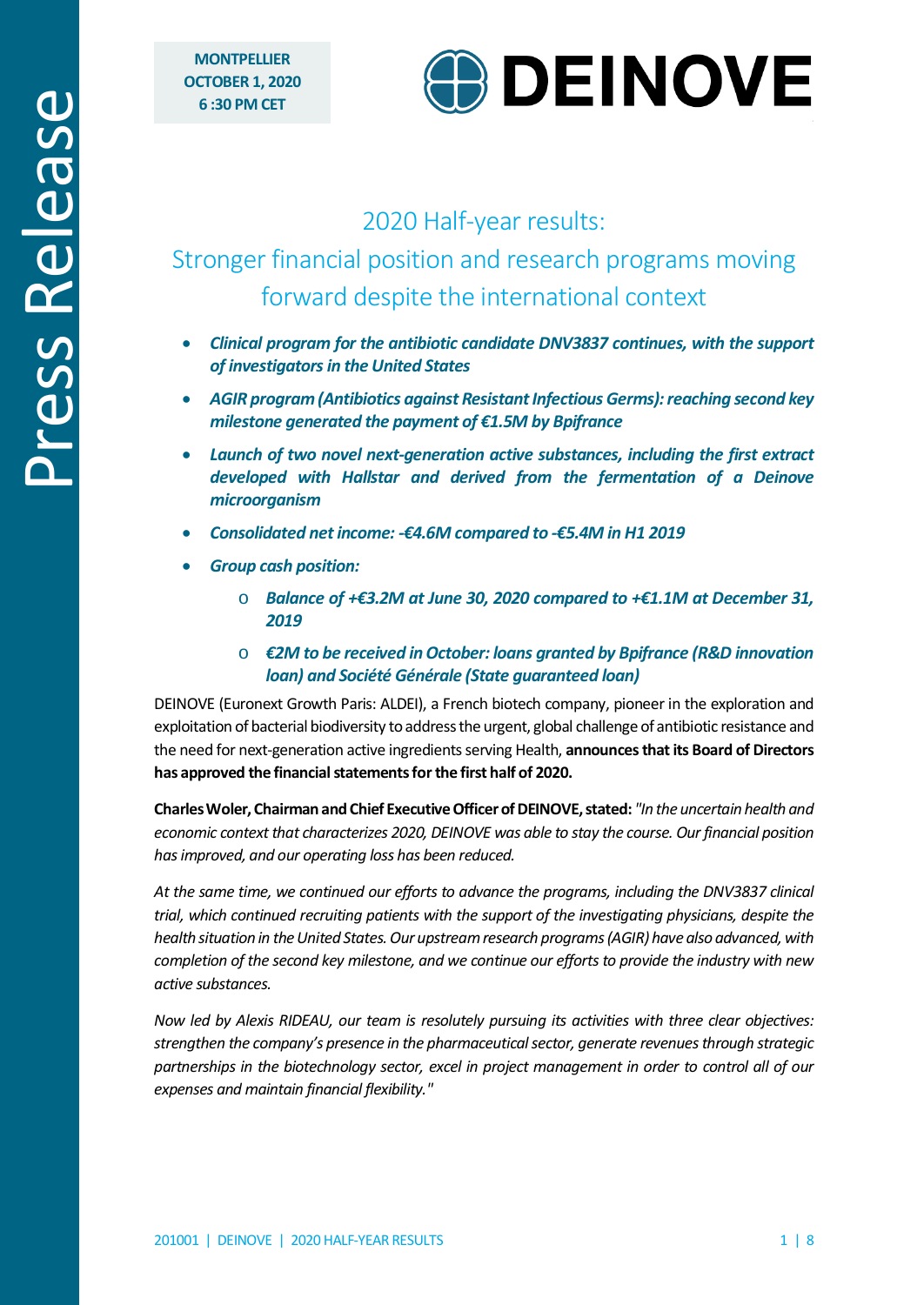

# SYNTHETIC CONSOLIDATED FINANCIAL DATA

The DEINOVE Group's consolidated financial statements at June 30, 2020 were subject to a limited review by the Group's statutory auditors, the firm PwC (PricewaterhouseCoopers).

### **PROFIT AND LOSS ACCOUNT**

| (in thousands of euros)                     | 30.06.2020 | 30.06.2019 |
|---------------------------------------------|------------|------------|
| <b>Operating revenues</b>                   | 596        | 405        |
| Of which operating grants                   | 389        | 397        |
| <b>Operating costs</b>                      | 5480       | 6587       |
| Of which Research & Development costs       | 4460       | 5412       |
| Of which Administrative and General costs   | 1020       | 1 1 7 5    |
| <b>OPERATING PROFIT / LOSS</b>              | $-4884$    | $-6181$    |
| <b>PROFIT / LOSS</b>                        | - 6        | $-14$      |
| PROFIT / LOSS FROM NON-RECURRING ACTIVITIES | - 34       | - 49       |
| Income tax and deferred taxes               | $-544$     | $-1140$    |
| Goodwill amortization                       | 256        | 256        |
| Results from equity affiliates (MEQ)        |            |            |
| <b>CONSOLIDATED GROUP PROFIT / LOSS</b>     | - 4 634    | $-5359$    |

| (in thousands of euros)                           | 30.06.2020 | 31.12.2019 |
|---------------------------------------------------|------------|------------|
| Term deposit                                      |            |            |
| Provision for impairment of marketable securities |            |            |
| Cash on hand                                      | 3 1 9 3    | 1095       |
| ICNE and bank overdrafts                          |            |            |
| <b>CASH &amp; CASH EQUIVALENTS</b>                | 3 1 9 3    | 1095       |
|                                                   |            |            |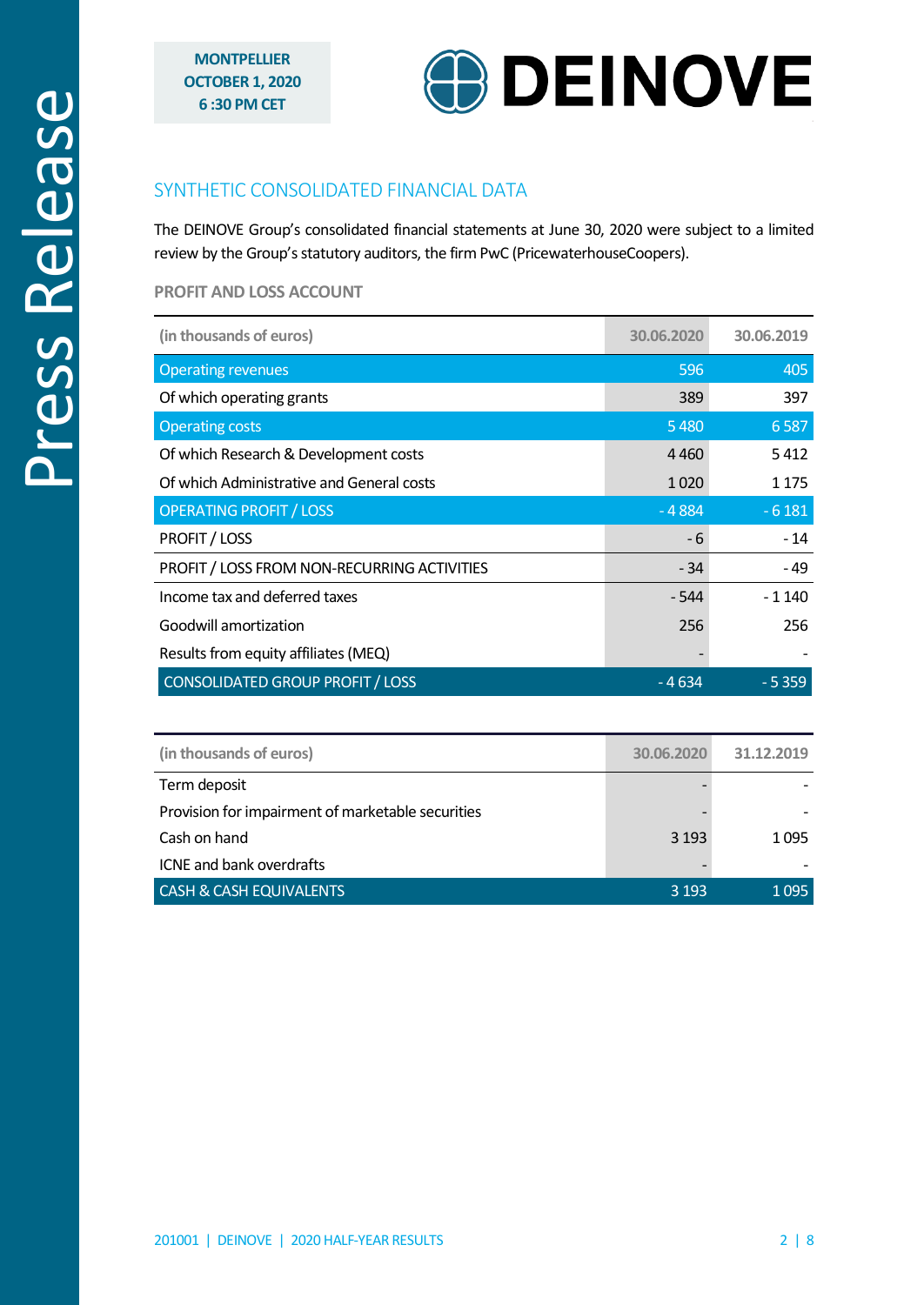

# OPERATIONAL PROGRESS DURING THE PERIOD AND POST-CLOSING

### **NEXT-GENERATION ANTIMICROBIALS**

#### *DNV3837: Initiation of Phase II clinical trial in Clostridioides difficile infections*

The Phase II trial testing the antibiotic candidate DNV3837 in *Clostridioides difficile*[1](#page-2-0) gastrointestinal infections (CDIs), enrolled its first patient in January<sup>[2](#page-2-1)</sup>.

This trial aims to evaluate the efficacy of DNV3837 in a pathological context, in patients with moderate to severe CDI, as well as to consolidate safety and pharmacokinetic data. The trial is multicentric and concentrated in the United States where prevalence is higher and regulatory authorities are looking for new therapeutic options.

Post-closing<sup>[3](#page-2-2)</sup>, DEINOVE confirmed the continuation of this trial despite the tense health context in the United States, related to the Covid-19 pandemic. Several of the investigative centers have maintained their clinical research activities and continue to screen and include patients. The DEINOVE scientific team and the CRO Medpace are following the situation closely.

#### *AGIR program: DEINOVE validates the second key milestone and receives €1.5M from Bpifrance [4](#page-2-3)*

The challenge for AGIR is to accelerate exploration of the antibiotic activities of multiple strains under various conditions in order to rapidly detect new structures.

The first stage of the program had led to the setting up of a robotic platform for extracting and screening strains. The second stage allowed the screening of an increasing number of strains, the validation of the automated tools developed by DEINOVE and the detection of some thirty "hits". The characterization of active extracts makes it possible to identify potential new, previously unknown, bioactive molecules.

According to the terms of the collaborative research program selected in 2017 by the Investments for the Future program, the results obtained enabled DEINOVE to validate the EC2 of the AGIR program and to receive €1.5M.

#### **NEXT-GENERATION ACTIVE INGREDIENTS**

#### *New industrial production of Phytoene to supply the marke[t5](#page-2-4)*

In early 2020 DEINOVE launched the production of a new batch of phytoene-based active ingredient to meet the needs of its distributors. The product has been sampled by nearly 100 brands, which are carrying out various projects for the development of cosmetic products incorporating this active ingredient.

<span id="page-2-0"></span><sup>1</sup> *Clostridioides difficile* is a WHO priority pathogen and one of the first causes of hospital-acquired infections worldwide, according to the US Center for Disease Control and Prevention (CDC)

<span id="page-2-1"></span><sup>2</sup> [Press release issued January 27, 2020](http://www.deinove.com/en/news/all-press-releases/enrolment-first-patient-phase-ii-trial-testing-dnv3837-clostridioides-difficile-infections)

<span id="page-2-2"></span><sup>3</sup> [Press release issued July 15, 2020](http://www.deinove.com/en/news/all-press-releases/dnv3837-antibiotic-candidate-phase-ii-trial-continues-united-states-despite-disrupted-context-due-covid-19-outbreak)

<span id="page-2-3"></span><sup>4</sup> [Press release issued March 11, 2020](https://www.deinove.com/en/news/all-press-releases/deinove-passes-2nd-milestone-agir-program-and-receives-eu15m-bpifrance)

<span id="page-2-4"></span><sup>5</sup> [Press release issued January 22, 2020](http://www.deinove.com/en/news/all-press-releases/new-industrial-scale-production-phyt-n-resistr-supply-market)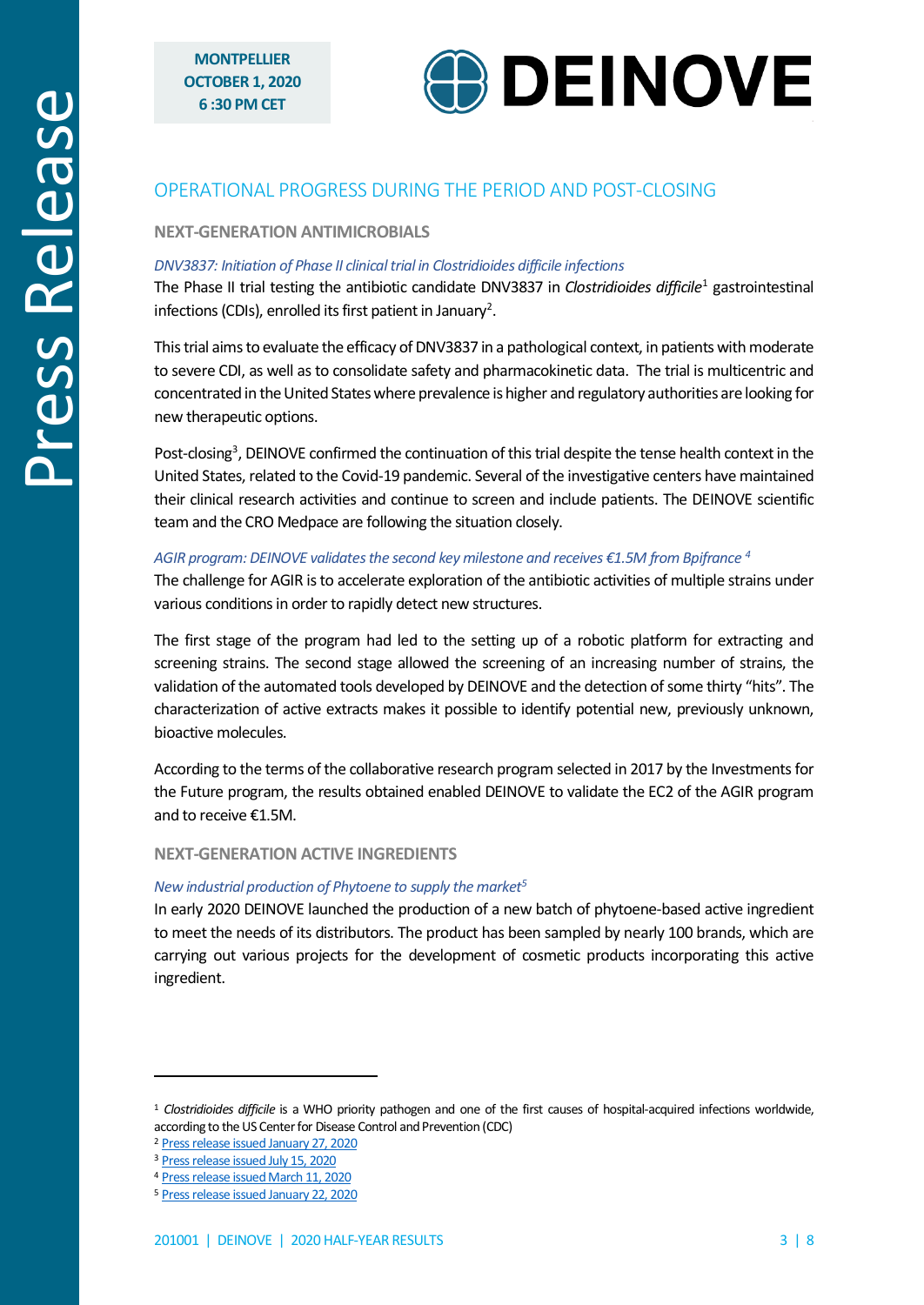

#### *Launch of a new active ingredient based on Neurosporene, an exclusive carotenoi[d6](#page-3-0)*

Neurosporene is a novel carotenoid on the market with exceptional antioxidant properties. It has the particularity of absorbing blue light, responsible for early aging of the skin, including the formation of brown spots. Efficacy studies, particularly clinical studies, have demonstrated its beneficial effect on the health and beauty of the skin.

The introduction of this active ingredient to the market was initiated in April 2020.

#### *Commercial launch of the new active ingredient co-developed with Hallstar France[7](#page-3-1)*

BIOME Oléoactif<sup>®</sup> is an active ingredient produced from a rare extremophilic bacterium that DEINOVE has managed to cultivate, and whose potential is reinforced by the original oleo-eco-extraction technique patented by Hallstar France (formerly Oléos). Thanks to its unique composition ofinnovative active molecules, it helps strengthen the skin's barrier function.

The official launch of this active ingredient took place in April 2020.

#### *The planned partnership with Sharon Laboratories is finally abandoned*

In February 2020 DEINOVE announced the signing of a Memorandum of Understanding (MoU) with the Israeli group Sharon Laboratories<sup>[8](#page-3-2)</sup> for the development and marketing of an innovative range of bio-based cosmetic ingredients. This agreement was to be finalized before the end of March 2020. The rapid development of the Covid-19 pandemic and the deterioration of economic conditions doomed this project<sup>9</sup>, given the significant uncertainties in the short term. DEINOVE retained the \$200K collected on the signature of the MoU.

### FINANCIAL RESULTS FOR THE FIRST HALF OF 2020

The consolidated financial statements of the DEINOVE Group for the first half of 2020 include the accounts of the Company, as well as the accounts of the wholly-owned subsidiary MORPHOCHEM.

#### **OPERATING REVENUE**

The Group recorded €596K in operating revenue over H1, mainly comprising the payment by Bpifrance of the grant corresponding to the completion of the second key milestone of the AGIR program for an amount of €381K, and the amount received from Sharon Laboratories on the signature of the MoU (€181K), amount that was retained despite the abandonment of the partnership caused by the Covid-19 pandemic and the deterioration of economic conditions.

For the first half of 2019, operating income amounted to €405K, mainly including the part of the grant corresponding to the first milestone of the AGIR program (€397K).

During the first half of 2020, the Group's operating expenses reached €5.5M, of which 81% was spent on R&D activities.

<span id="page-3-0"></span><sup>6</sup> [Press release issued April 23, 2020](http://www.deinove.com/en/news/all-press-releases/official-launch-luminityr-deinoves-new-cosmetic-active-ingredient-radiant-complexion)

<span id="page-3-1"></span><sup>7</sup> [Press release issued March 18, 2020](http://www.deinove.com/en/news/all-press-releases/commercial-launch-biome-oleoactifr-new-cosmetic-active-co-developed-deinove-and-hallstar-france)

<span id="page-3-2"></span><sup>8</sup> [Press release issued February 6, 2020](https://www.deinove.com/en/news/all-press-releases/sharon-laboratories-capitalizes-deinove-sustain-its-development-activities)

<span id="page-3-3"></span><sup>9</sup> [Press release issued March 30, 2020](https://www.deinove.com/en/news/all-press-releases/climate-economic-and-industrial-uncertainty-collaboration-agreement-between-sharon-laboratories-and-deinove-will-not-be-signed)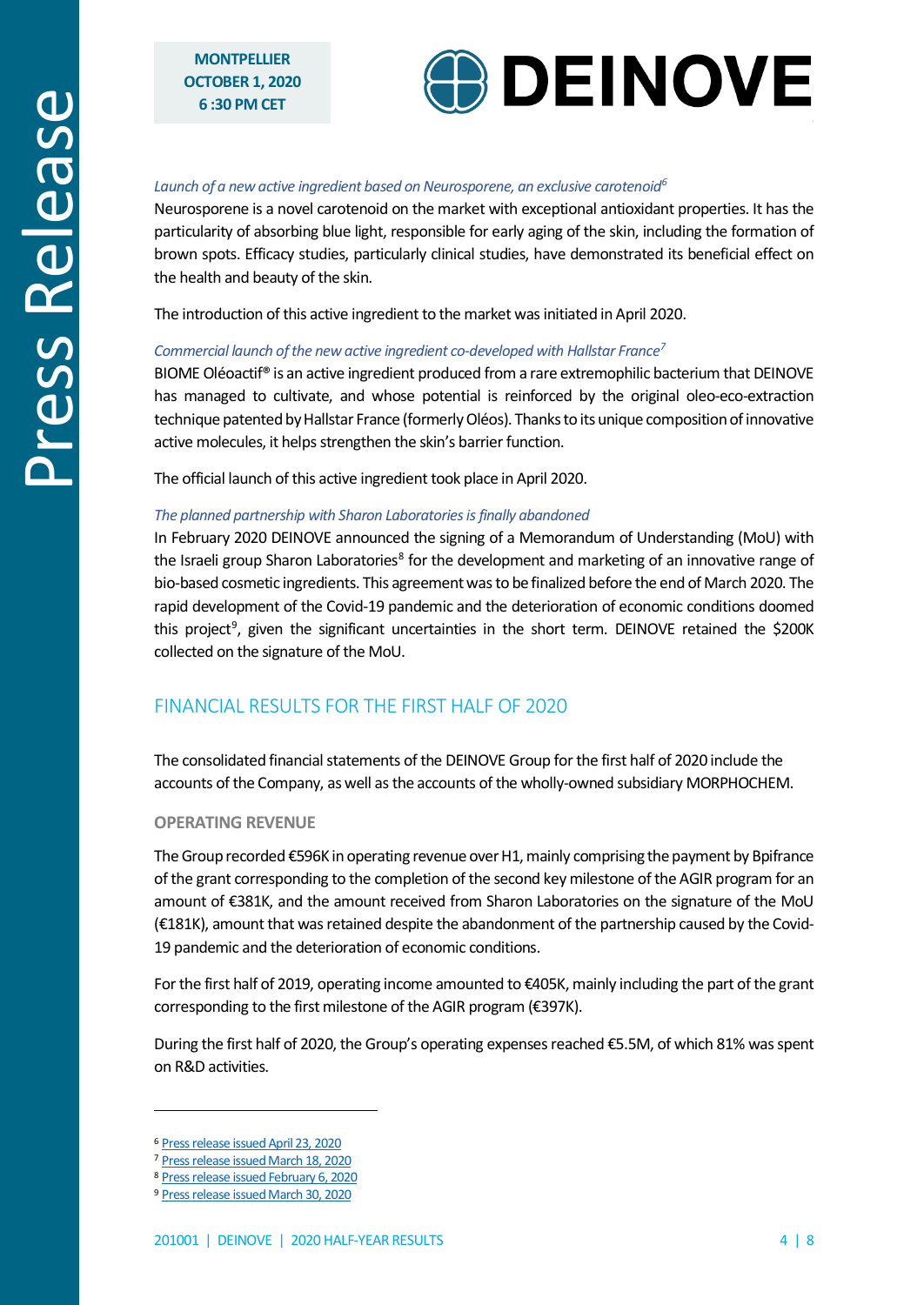

When comparing H1 2019 and H1 2020, operating expenses are down 17% (-€1.1M). Subcontracting and external study expenses, which mainly include CRO services related to the DNV3837 clinical study, decreased by 28%, mainly due to the internalization of certain operations. The Rents, Maintenance and Servicing costing item decreased by 31%, as a result of the second quarter rent waiver as part of the Covid-19 support measures. Miscellaneous Expenses (+38% over the period), include €36K of OCArelated costs. Fees increased by +10% due to costs incurred with Sharon Laboratories (€76K) and prefinancing costs of the R&D Tax Credit (€23K). The Missions and Travel item is down -66%.

Staff expenses decreasedby -16%, with 2 FTE less and use of partial activity for the teams based in Lille. Depreciation, Amortization and Provisions (-7%), include a provision for risk on the amount of the R&D Tax Credit 2019 (€28K) and 2020 (€9K). The 2019 R&D Tax Credit has since been formally validated for its full amount by the tax authorities.

#### **NET INCOME**

The consolidated net loss for the period amounts to €4.6M. It includes a negative financial result of -€6K mainly comprising a gain on securities transactions related to the liquidity contract (+€5K) and financial expenses related to leasing, pre-financing of the R&D Tax Credit and foreign exchange losses ( $\text{\textsterling} 11$ K in total).

Income tax includes almost exclusively the R&D Tax Credit. The Group's receivable for the first half year was estimated at €544K (compared to €1.140K in H1 2019).

The Exceptional Result at June 30, 2020 is mainly composed of a provision of €38K related to certain expenses charged to the 2019 and 2020 R&D Tax Credit (including €28K for 2019). The eligibility of these expenses on the 2019 R&D Tax Credit has since been validated by the Direction Départementale des Finances Publiques (Public Finance Departmental Director) by a letter dated 04/09/2020.

### FINANCIAL SITUATION

Financial requirements for the first half of the year mainly concerned operating expenses, for €4.9M (excluding depreciation and amortization), to which were added investments in laboratory equipment (including lease payments) for €0.1M.

Over the same period, the Group received  $\epsilon$ 1.5M in public aid under the AGIR program and  $\epsilon$ 2.1M under the 2019 R&D Tax Credit (via pre-financing by Société Générale Factoring). DEINOVE received the sum of €2.5M (net) under the second and third tranches of the OCA subscribed by the ESGO Fund (L1 Capital). At June 30, 2010, the Group's net financial position amounted to +€3.2M.

Subsequent to closing, the Group was notified of the obtention of €1.0M of R&D Innovation Loan from Bpifrance and €1.0M of State Guaranteed Loan granted by Société Générale, as part of the support measures related to the Covid-19 pandemic. This amount will reinforce the cash position in October.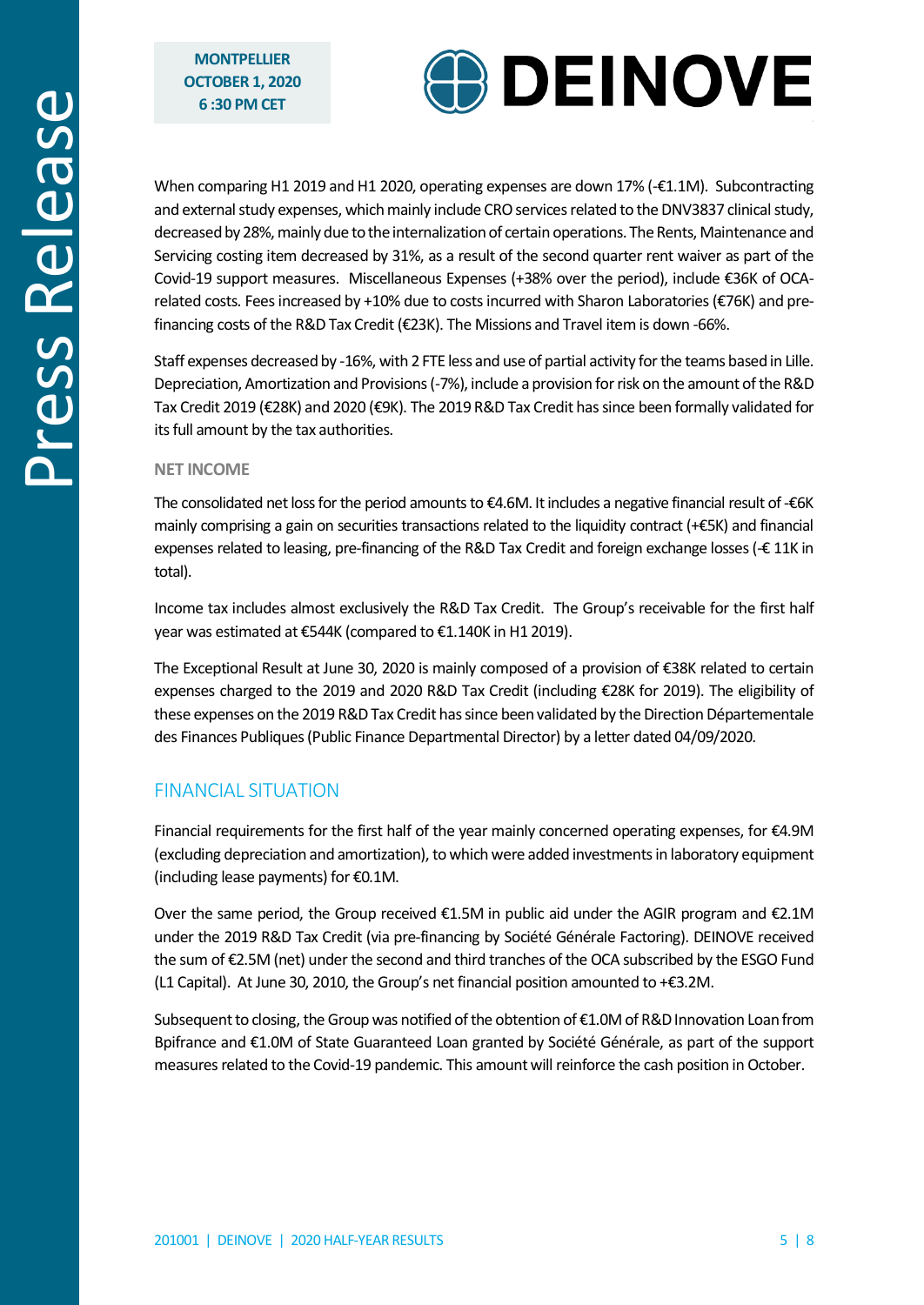

# IMPACTS OF THE COVID-19 PANDEMIC

The global pandemic of Covid-19 which has developed since the beginning of the year has had the following impacts for DEINOVE:

- R&D operations continued during and after the period of containment, thanks to the commitment of the teams, working from home and in the Company's laboratories, while complying with health constraints.
- Logistical difficulties induced by the period of containment may have caused a slight delay in some programs. However, operations have gradually resumed since then, and no program has been called into question.
- The planned partnership project with Sharon Laboratories was abandoned in view of the many operational and economic uncertainties weighing on the entire industrial sector at the time the final contract could have been signed (March 2020).
- The Phase II clinical trial testing DNV3837 in *C. difficile* infections (CDI) has been impacted by the extent of the pandemic in the United States and the strong pressure on hospital services. However, several of the investigative centers have kept recruitment open in light of the high medical need in patients with severe CDI and continue to screen and include patients.
- Post-closing, DEINOVE has secured the approval for benefiting from the financial mechanisms put in place by the French government to support companies. The Company will receive shortly €2M, including €1M of State guaranteed loan and €1M of R&D Innovation Loan.

# CORPORATE INFORMATION

### **BOARD OF DIRECTORS**

The Ordinary and Extraordinary Shareholders' Meeting of June 16, 2020 renewed, for a period of three years, the mandate of Anne ABRIAT, Charles WOLER and Hervé BRAILLY, which had expired. It also ratified the appointment of Emmanuel PETIOT as Administrator, made on a provisional basis by the Board of Directors at its meeting of December 3, 2019.

### **EXECUTIVE COMMITTEE**

Dr Charles Woler, Chairman of the Board of Directors of DEINOVE, was appointed interim Chief Executive Officer, as of January 1, 2020, following the resignation of Emmanuel PETIOT in December 2019. The Board of Directors began the process of recruiting a new Chief Executive Officer.

With effect from May 1, the Board of Directors appointed Alexis RIDEAU as Deputy Chief Executive Officer<sup>10</sup>. Prior to joining DEINOVE, Alexis RIDEAU was in charge of developing industrial relations and coordinating the strategic partnership team at BIOASTER (Lyon/Paris), a Technology Research Institute in applied microbiology, which specializes in the design and use of technology innovations in the field of microbiology to accelerate the development of medical and nutritional industrial solutions for animal and human health.

Mario ALCARAZ joined DEINOVE in July 2020 as Chief Financial and Administrative Officer, also in charge of investor relations and financial communication, replacing Julien COSTE. An experienced

<span id="page-5-0"></span><sup>10</sup> [Press release issued May 4, 2020](http://www.deinove.com/en/news/all-press-releases/alexis-rideau-appointed-deputy-chief-executive-officer-deinove-ambition-strengthen-companys-strategy-innovation-and-partnerships)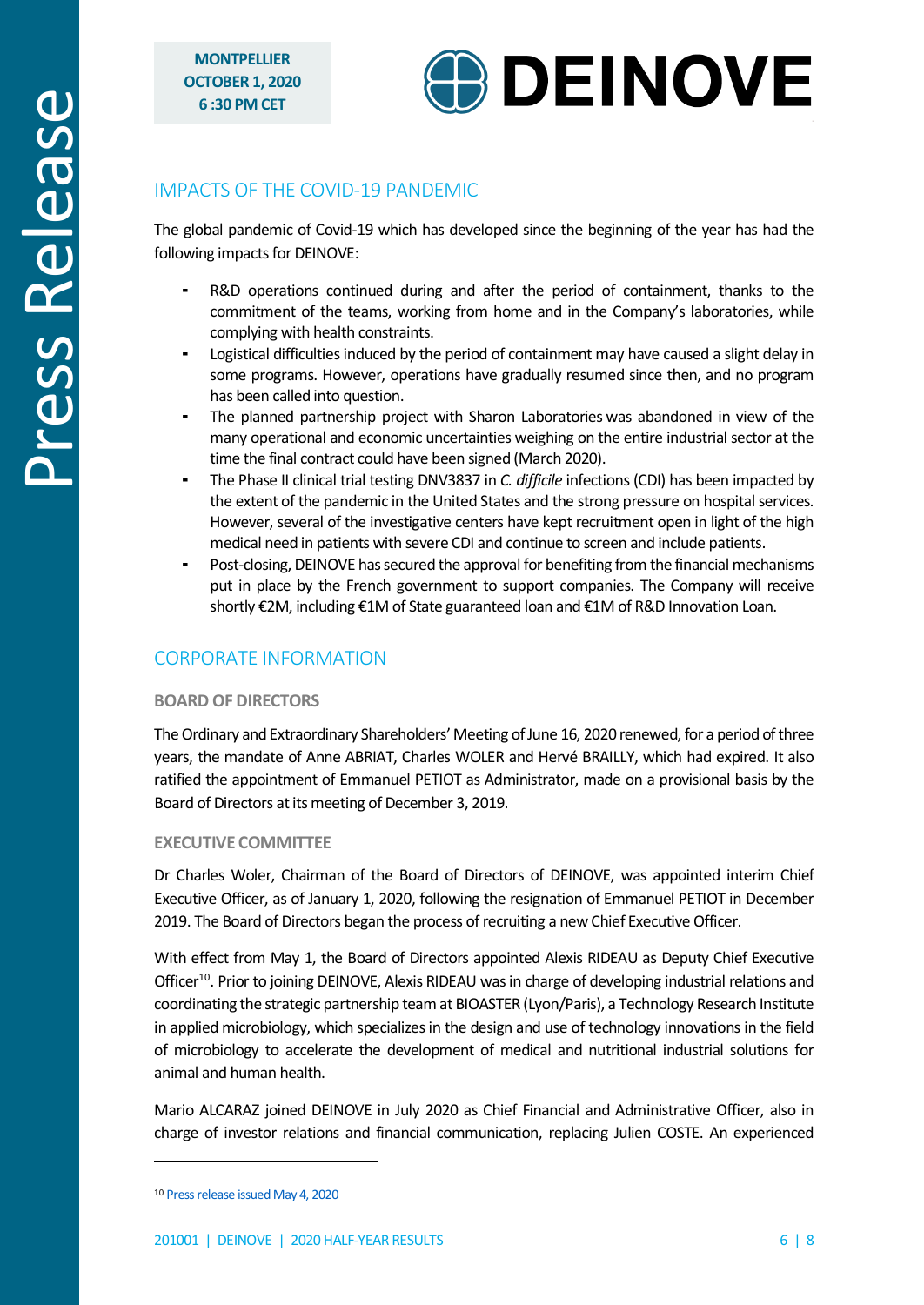

financial director, mastering at the same time the financial, legal, accounting and strategic aspects of the function, he has worked in the sectors of mass distribution (Auchan), energy transition (ENGIE Cofely), industry (Coldway Technologies) and aeronautics (Toulouse-Blagnac Airport). This last experience as Head of Management Control will be a key asset in ensuring DEINOVE's economic performance.

### **SHARE CAPITAL BREAKDOWN**

As at June 30, 2020, the Company's share capital consisted of 21,644,898 ordinary shares with a nominal value of €0.40 of which 26,078 shares (that is approximately 0.12% of the share capital) were held by the Company within the framework of the liquidity contract entrusted to Kepler Cheuvreux.

| <b>Shareholders</b>              | <b>Number of shares</b> | % of holding | <b>Voting rights</b> | $\frac{0}{0}$ |
|----------------------------------|-------------------------|--------------|----------------------|---------------|
| Funds managed by Truffle Capital | 1 385 637               | 6,40%        | 2 549 592            | 10,96%        |
| Funds managed by TVM Capital     | 1 557 414               | 7,20%        | 1557414              | 6,70%         |
| Scientific founders              | 20 000                  | 0,09%        | 40 000               | 0,17%         |
| Management and Administrators    | 73 140                  | 0,34%        | 107 251              | 0,46%         |
| Free float                       | 18 606 707              | 85,07%       | 19 005 589           | 81,71%        |
| <b>TOTAL</b>                     | 21 644 898              | 100,00%      | 23 259 846           | 100,00%       |

#### *Ownership structure as atJune 30, 2020 – non-diluted basis*

#### **CHANGES IN SHARE CAPITAL**

During the first half of 2020, the Board of Directors acknowledged the issue of 500,001 new shares following the exercise of BAA-BIOVERTIS and the issue of 3,114,939 new shares following the conversion of OCAs pursuant to the agreement between the Company and the European Select Growth Opportunities Fund.

Atotal of 3,614,940 new shares were issued during the first half of 2020, representing a capital increase of €1,445,976. As ofJune 30, 2020, the Company's share capital consisted of 21,644,898 shares with a par value of €0.40 each.

The 2020 half-year financial report will be available at:

http://www.deinove.com/fr/espace-investisseurs/centre-documentation/rapports-financiers